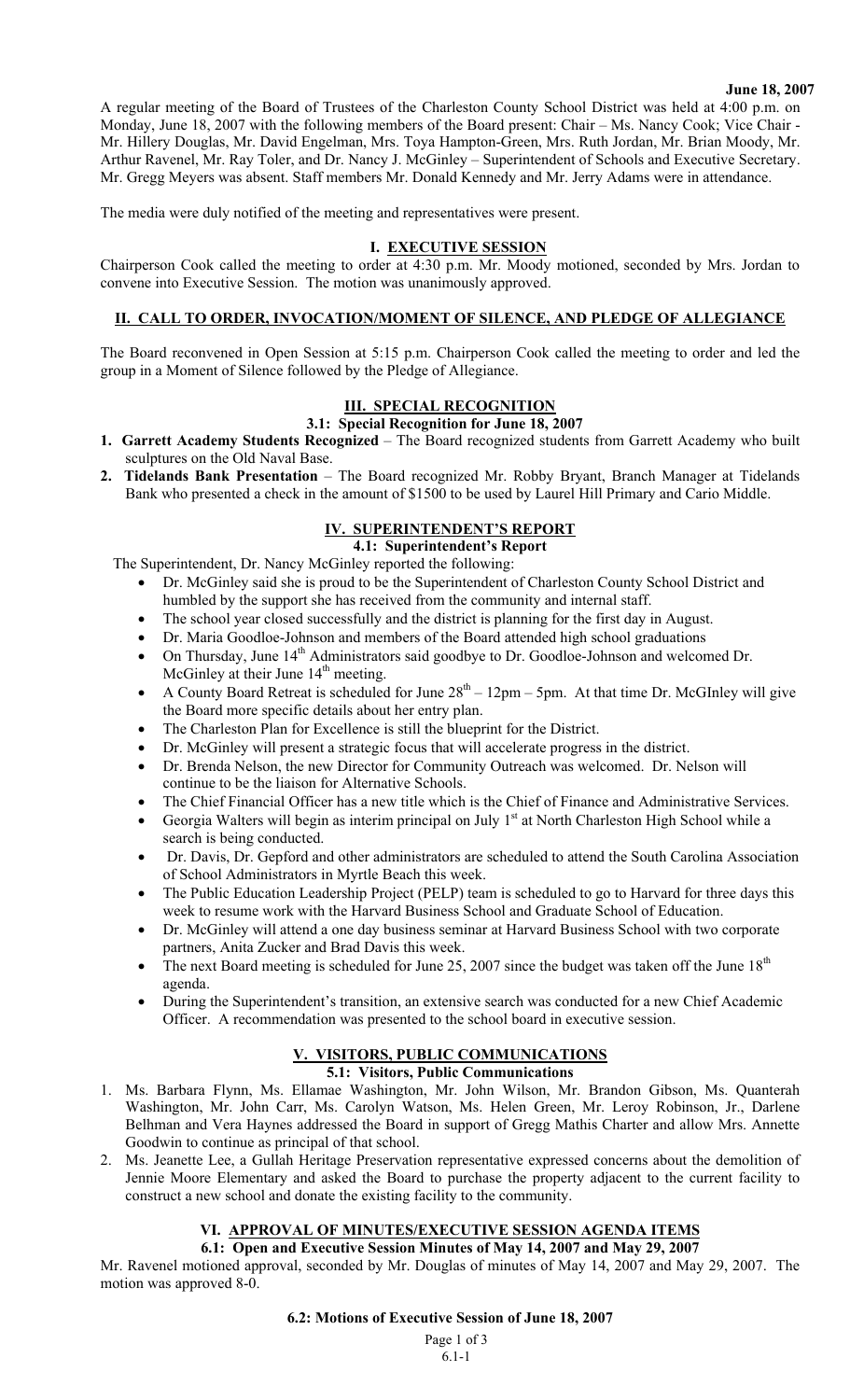The Board acted on the following Executive Session Agenda items as follows:

**1.1: Student Transfer Appeals** – Approved recommendations on student appeals as follows. The motion was approved 8-0.

Approved transfers A, B, C, D, G, H, O, Q, R, S, V, Y and Z if space is available; Approved release for transfers D, L. and R; Upheld denials due to lack of space  $-E$ , F, I, J, K, L, M, N, P, T, U, and W. Refer J to NCLB Office.

- **1.2: Personnel Matters** The Board discussed a personnel matter in executive session; no action was taken.
- **1.3 Request for Proposals Parent Automated Notification System (RFP P70343)** Approved a motion to authorize staff to negotiate the contract recommendation of P7043 for Automated Notification System to Parlant Technologies. The initial amount is \$111,711.00; funds are budgeted in the proposed budget for FY2008.
- **1.4: Appointment Principal Blaney Elementary** Approved the appointment of Michelle Simmons Principal at Blaney Elementary.
- **1**.**5: Appointment Chief Academic Officer** Approved the appointment of Mr. Randolph Bynum as Chief Academic Officer.
- **1.6: Contractual Matter The Board discussed a contractual matter in executive session; no action was** taken.

#### **6.3: Financial Minutes of May 29, 2007**

Mr. Moody motioned, seconded by Mr. Engelman to approve the Financial Minutes of May 29, 2007. The motion was approved 8-0.

## **VII: MANAGEMENT REPORTS**

**7.1: FY08 Budget – Second Reading** 

Mr. Donald Kennedy, Chief Financial Officer informed the Board that no major changes were made since the State budget has not been approved.

#### **VIII: CHARLESTON PLAN FOR EXCELLENCE**

There was no Charleston Plan for Excellence update on this agenda.

#### **IX**. **POTENTIAL CONSENT AGENDA ITEMS**

#### **9.1: FY08 Budget – Second Reading**

*A recommendation to approve the second reading of the budget.* 

This item was pulled from the agenda since the state budget has not been approved; no action was taken.

#### **9.2: FY08 Tax Anticipation Note Resolution**

*A recommendation to approve the FY08 Tax Anticipation Note Resolution.* 

This item was pulled from the agenda along with the Second Reading of the FY08 Budget; no action was taken.

## **9.3: Facility Use Request – Mary Ford Elementary**

*A recommendation to approve a facility use request as required by Policy KF, at no cost to the district.* 

Mr. Moody motioned, seconded by Mr. Toler approval of the recommendation to approve the facility use request as required by Policy KF. The motion was approved 8-0.

#### **9.4: Facility Use Request – Clark Academy**

*A recommendation to approve a facility use request as required by Policy KF, at no cost to the district.* 

Mr. Moody motioned, seconded by Mr. Toler approval of the recommendation to approve the facility use request as required by Policy KF. The motion was approved 8-0.

#### **9.5: Facility Use Request – St. Johns High**

*A recommendation to approve a facility use request as required by Policy KF, at no cost to the district.* 

Mr. Moody motioned, seconded by Mr. Toler approval of the recommendation to approve the facility use request as required by Policy KF. The motion was approved 8-0.

#### **9.6: Pilot Program Applications**

*A recommendation to approve an application for new pilot programs and pilot program continuations at Stall High.* 

Mr. Moody motioned, seconded by Mr. Toler approval of the recommendation to approve an application for new pilot programs and pilot program continuations at Stall High; at no additional cost to the district. The motion was approved 8-0.

#### **9.7: Purchase of EBSCO Packages**

*A recommendation to approve the purchase of EBSCO databases. The funding source is Title II, the cost is \$50,350.00.* 

> Page 2 of 3 6.1-2